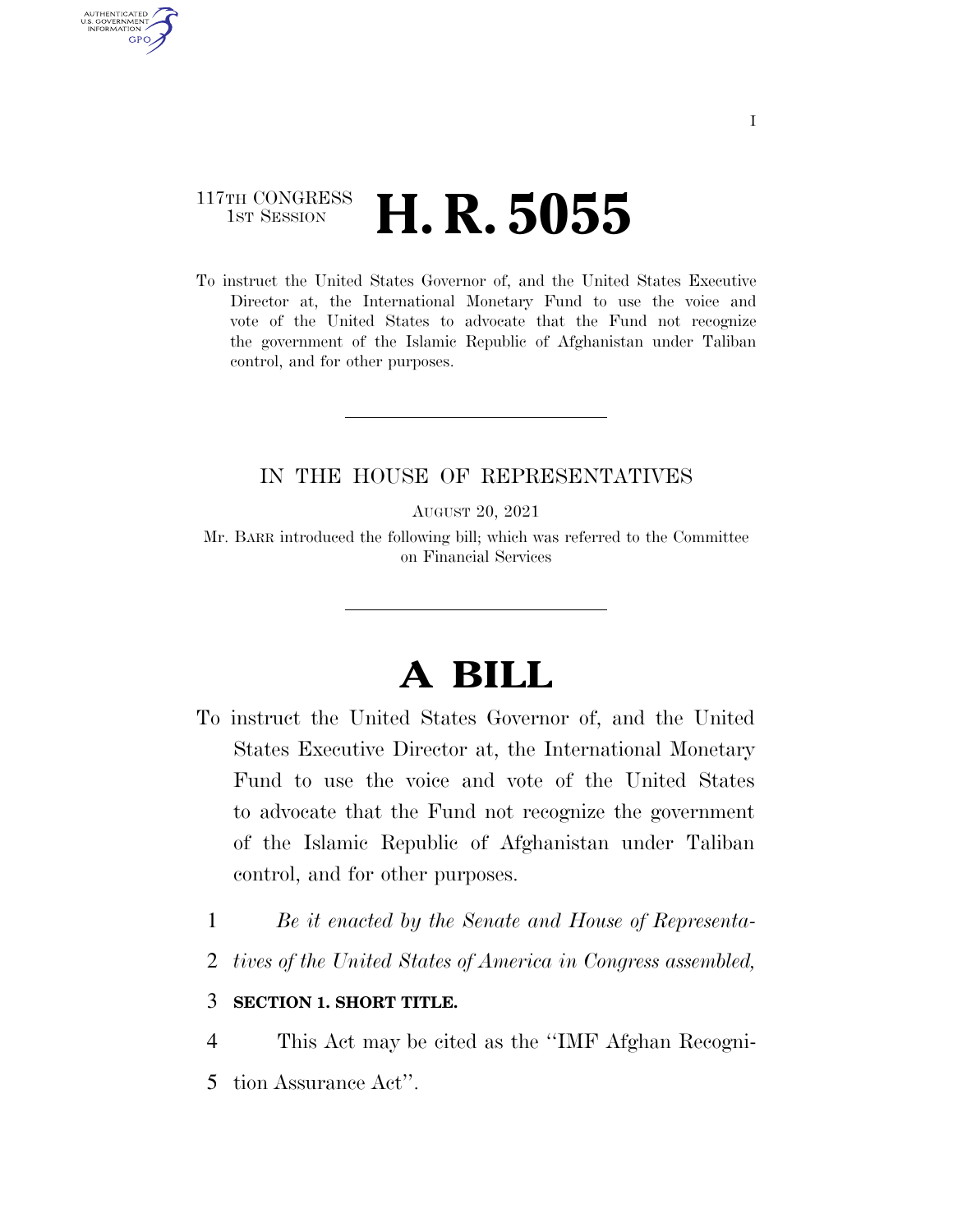## **SEC. 2. PROHIBITION ON RECOGNITION OF ISLAMIC RE- PUBLIC OF AFGHANISTAN UNDER TALIBAN CONTROL.**

 (a) IN GENERAL.—The Secretary of the Treasury shall instruct the United States Governor of, and the United States Executive Director at, the International Monetary Fund to use the voice and vote of the United States to advocate that the Fund not recognize the govern- ment of the Islamic Republic of Afghanistan, and any suc- cessor state, should the Secretary of the Treasury deter- mine that the government of the Islamic Republic of Af-ghanistan is under Taliban control.

 (b) WAIVER.—The President may waive subsection (a) for up to 180 days at a time on reporting to the Con- gress, Committee on Financial Services of the House of Representatives and Committee on Foreign Relations of the Senate that—

 (1) the government under Taliban control is up- holding the rights of women and girls in Afghani-stan;

 (2) the Taliban does not provide material, fi- nancial, or technological support for international acts of terrorism, and does not permit terrorist groups to operate from the territory of Afghanistan; and